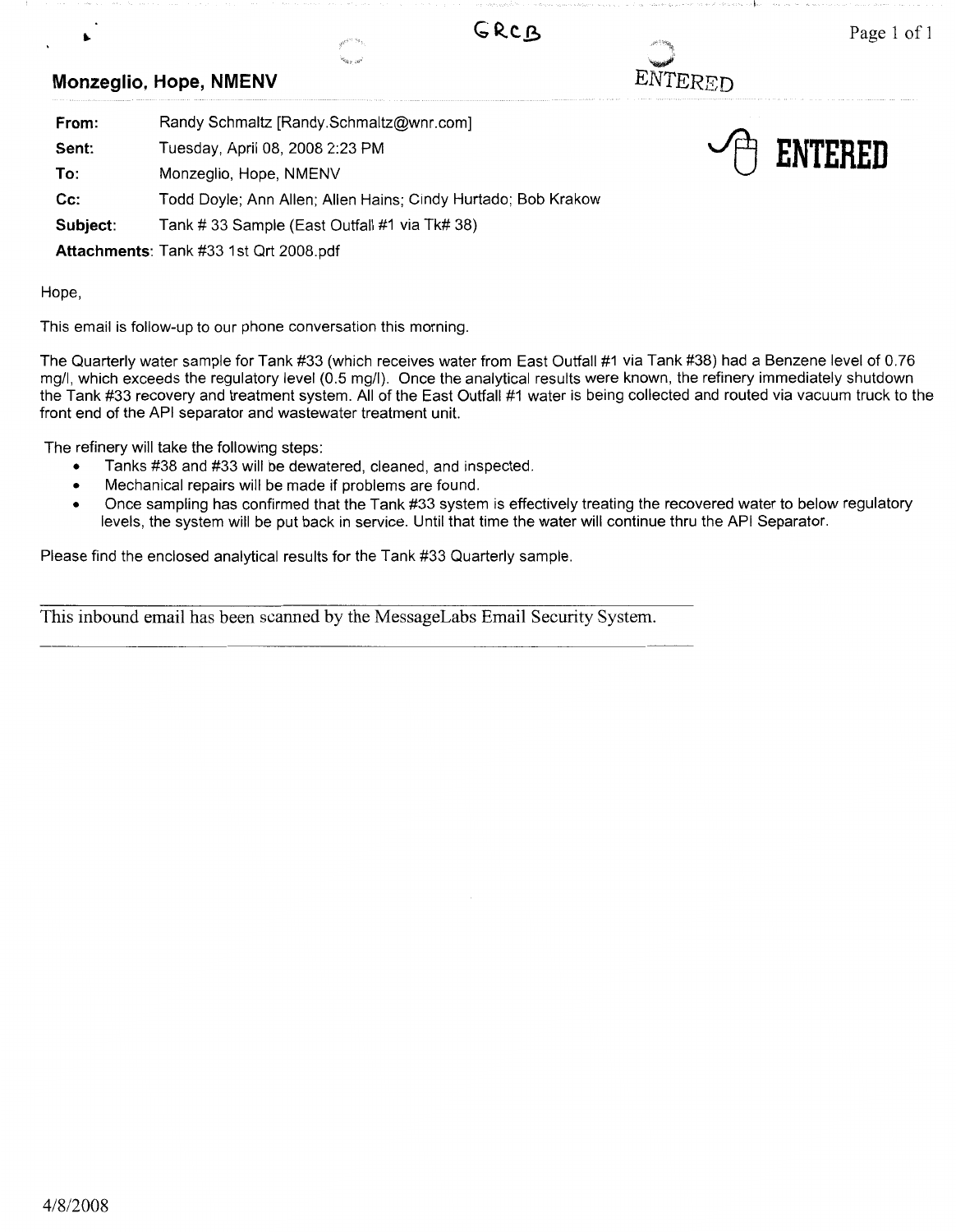

COVER LETTER

Monday, April 07, 2008

Cindy Hurtado San Juan Refining #50 CR 4990 Bloomfield, NM 87413

TEL: (505) 632-4161 FAX (505) 632-3911

RE: TK #33 - 4th Qtr

Dear Cindy Hurtado:

Order No.: 0803272

Hall Environmental Analysis Laboratory, Inc. received 1 sample(s) on 3/27/2008 for the analyses presented in the following report.

These were analyzed according to EPA procedures or equivalent.

Reporting limits are determined by EPA methodology. No determination of compounds below these (denoted by the ND or< sign) has been made.

Please don't hesitate to contact HEAL for any additional information or clarifications.

Sincerely,

Andy Freeman, Business Manager Nancy McDuffie, Laboratory Manager

NM Lab# NM9425 AZ license # AZ0682 ORELAP Lab# NMI0000l



4901 Hawkins NE ■ Suite D ■ Albuquerque, NM 87109 505.345.3975 • Fax 505.345.4107 www.hallenvironmental.com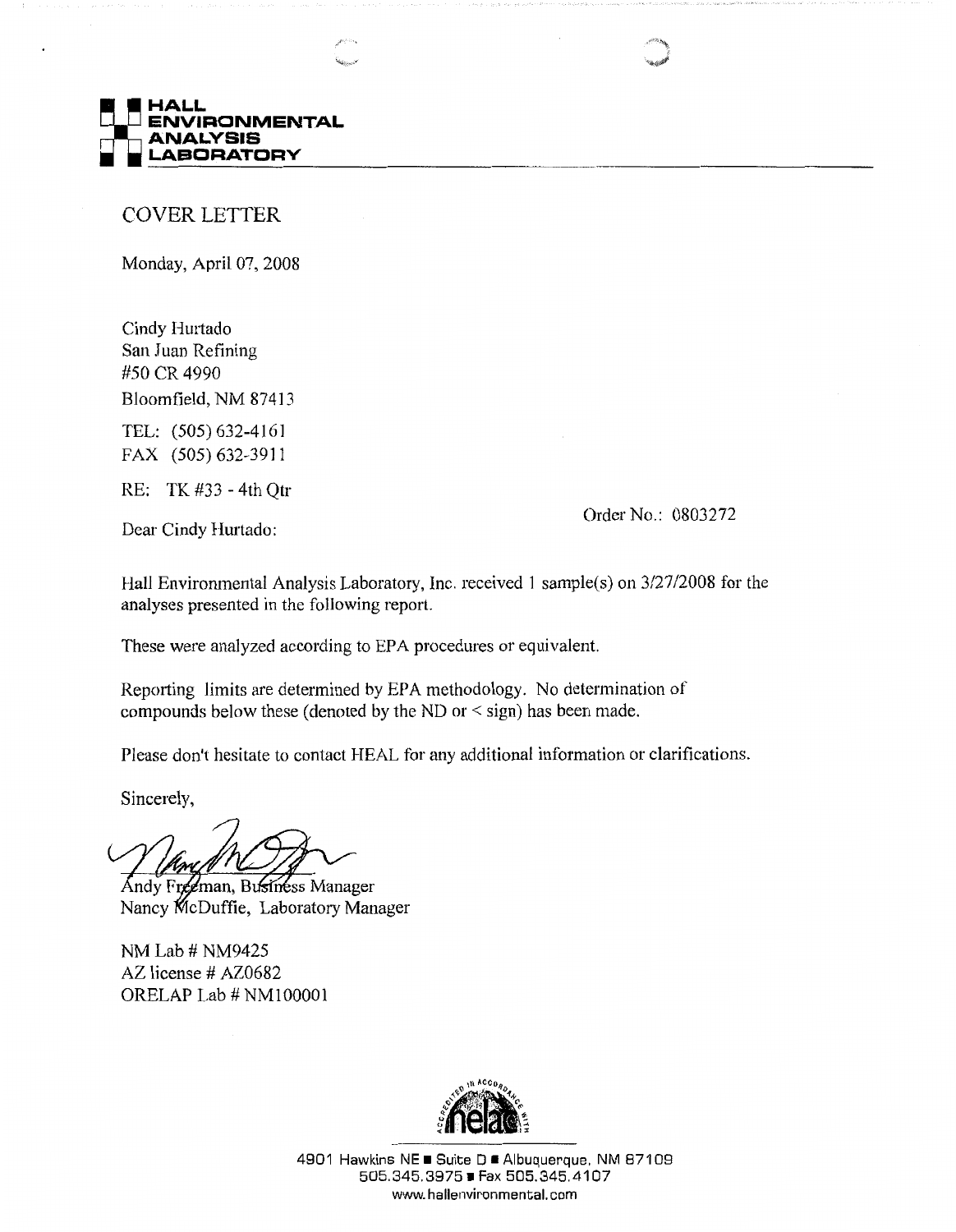#### Hall Environmental Analysis Laboratory, Inc. Date: *07-Apr-08*  CLIENT: Project: Lab Order: San Juan Refining TK #33 - 4th Qtr 0803272 Work Order Sample Summary

 $\tilde{\chi}$  .

 $\overline{\phantom{a}}$ ÿ

|             | Lab Sample ID Client Sample ID | <b>Batch ID</b> | Test Name                                                    | <b>Collection Date</b> |
|-------------|--------------------------------|-----------------|--------------------------------------------------------------|------------------------|
| 0803272-01A | TK #33                         | R27912          | EPA Method 8260: Volatiles Short List $3/24/2008$ 9:45:00 AM |                        |

1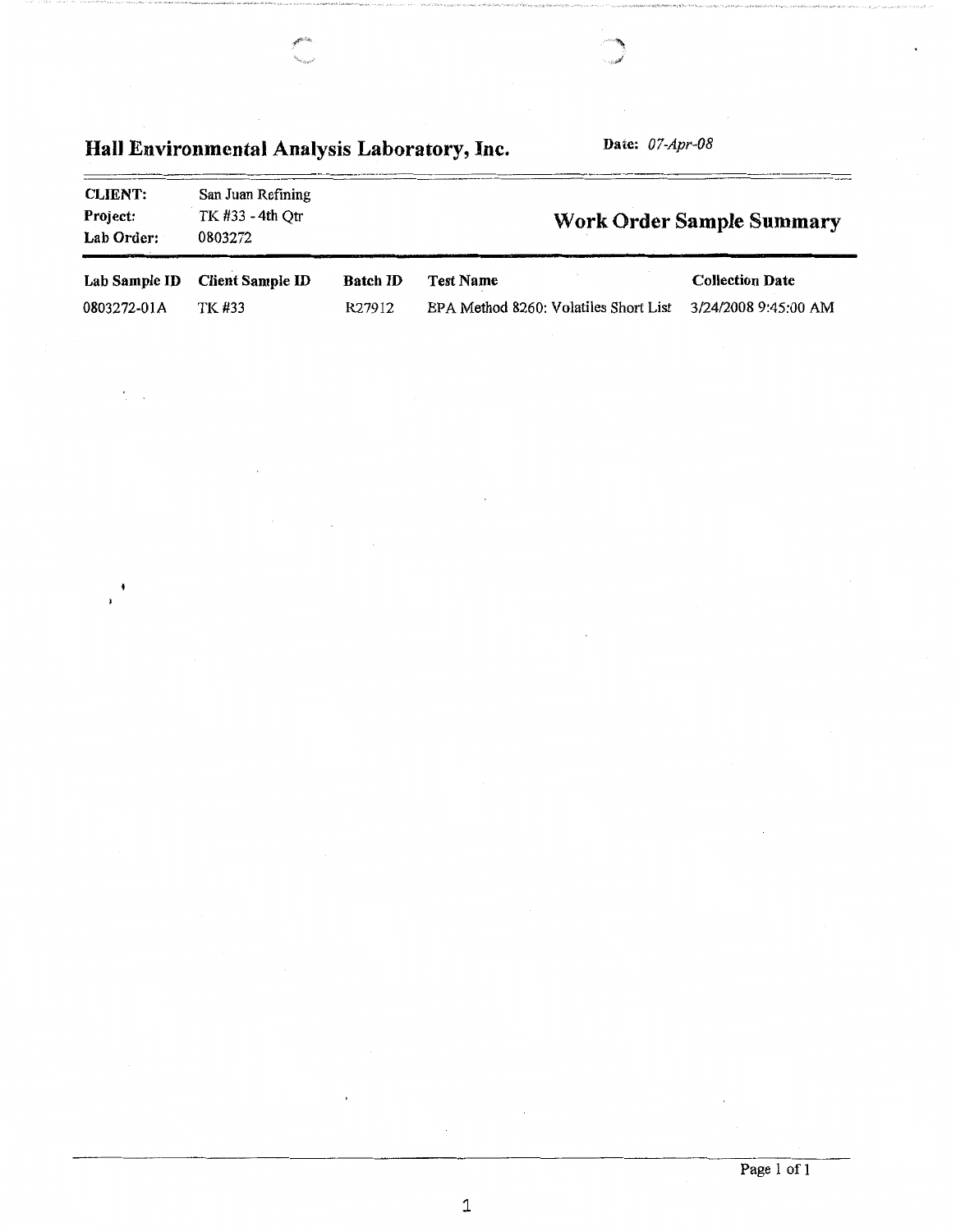Hall Environmental Analysis Laboratory, Inc. **Date:** *07-Apr-08* 

| <b>CLIENT:</b> | San Juan Refining | Client Sample ID: TK #33              |
|----------------|-------------------|---------------------------------------|
| Lab Order:     | 0803272           | Collection Date: 3/24/2008 9:45:00 AM |
| Project:       | TK #33 - 4th Otr  | <b>Date Received: 3/27/2008</b>       |
| Lab $ID:$      | 0803272-01        | Matrix: AQUEOUS                       |

| Analyses                              | Result | POL.     | <b>Oual Units</b> | DF | Date Analyzed        |
|---------------------------------------|--------|----------|-------------------|----|----------------------|
| EPA METHOD 8260: VOLATILES SHORT LIST |        |          |                   |    | Analyst: BDH         |
| Benzene                               | 760    | 50       | µg/L              | 50 | 3/29/2008 6:13:33 PM |
| Toluene                               | 1600   | 50       | µg/L              | 50 | 3/29/2008 6:13:33 PM |
| Ethylbenzene                          | 170    | 50       | µg/L              | 50 | 3/29/2008 6:13:33 PM |
| Methyl tert-butyl ether (MTBE)        | ND.    | 50       | µg/L              | 50 | 3/29/2008 6:13:33 PM |
| Xylenes, Total                        | 4700   | 100      | ug/L              | 50 | 3/29/2008 6:13:33 PM |
| Surr: 1.2-Dichloroethane-d4           | 99.2   | 59.3-133 | %REC              | 50 | 3/29/2008 6:13:33 PM |
| Surr: 4-Bromofluorobenzene            | 100    | 80.4-119 | %REC              | 50 | 3/29/2008 6:13:33 PM |
| Surr: Dibromofluoromethane            | 103    | 59.5-134 | %REC              | 50 | 3/29/2008 6:13:33 PM |
| Surr: Toluene-d8                      | 104    | 53.5-136 | %REC              | 50 | 3/29/2008 6:13:33 PM |

Qualifiers: \* Value exceeds Maximum Contaminant Level

- E Value above quantitation range
- J Analyte detected below quantitation limits
- ND Not Detected at the Reporting Limit
- S Spike recovery outside accepted recovery limits
- B Analyte detected in the associated Method Blank
- H Holding times for preparation or analysis exceeded
- MCL Maximum Contaminant Level
- RL Reporting Limit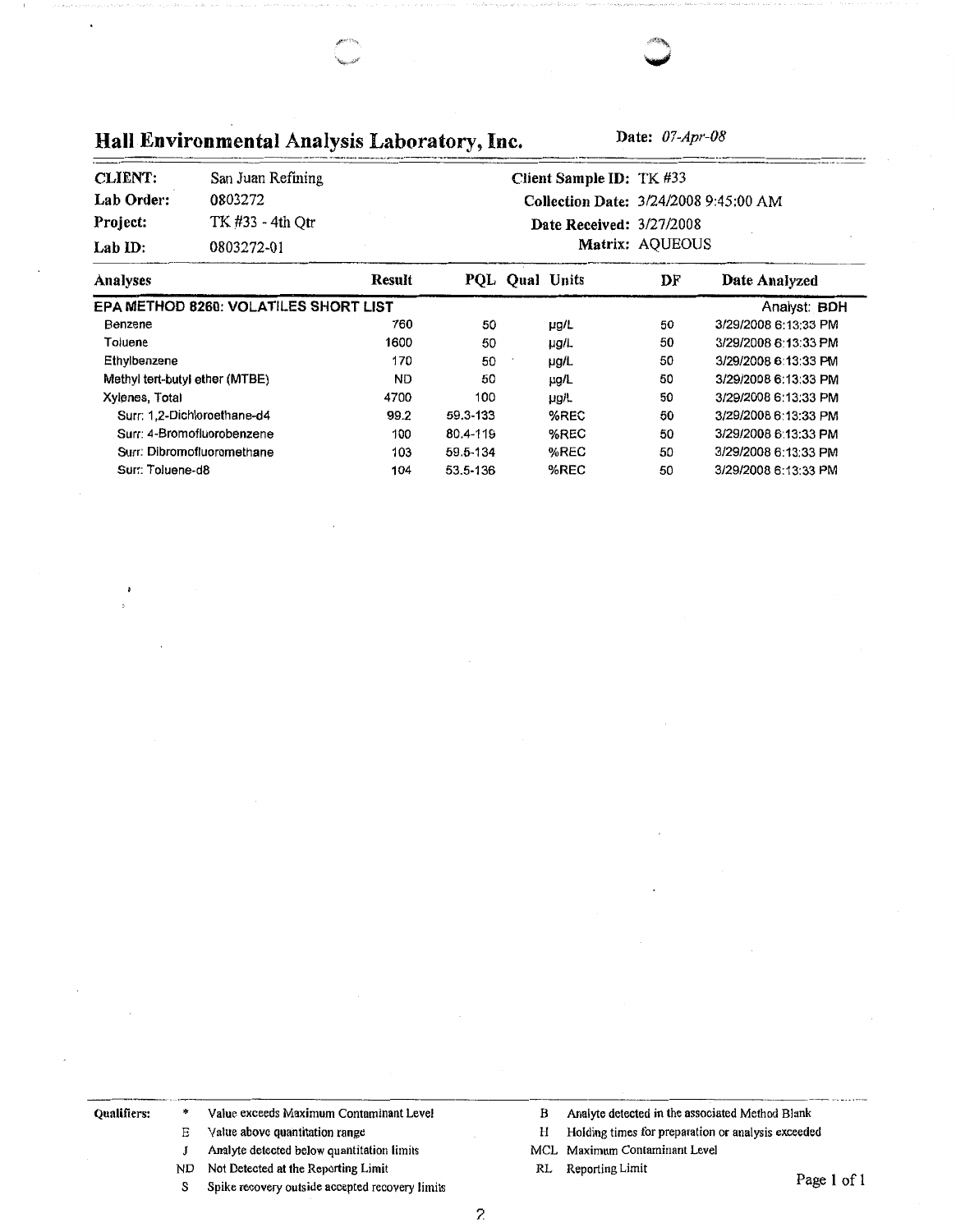## *Hall Environmental Analysis Laboratory, Inc.* **Date: 07-Apr-08**



## **QA/QC SUMMARY REPORT**

| Client:<br>Project:            | San Juan Refining<br>TK #33 - 4th Qtr |           |             |                  |      |                    |        |                | Work Order:<br>0803272 |
|--------------------------------|---------------------------------------|-----------|-------------|------------------|------|--------------------|--------|----------------|------------------------|
| Analyte                        |                                       | Result    | Units       | PQL              | %Rec | LowLimit HighLimit |        | %RPD           | RPDLimit<br>Qual       |
| Method:                        | EPA Method 8260: Volatiles Short List |           |             |                  |      |                    |        |                |                        |
| Sample ID:<br>5mL rb-b         |                                       |           | <b>MBLK</b> |                  |      | Batch ID:          | R27912 | Analysis Date: | 3/29/2008 4:02:18 AM   |
| Benzene                        |                                       | <b>ND</b> | µg/L        | 1.0 <sub>1</sub> |      |                    |        |                |                        |
| Toluene                        |                                       | <b>ND</b> | µg/L        | 1.0              |      |                    |        |                |                        |
| Ethylbenzene                   |                                       | <b>ND</b> | µg/L        | 1.0              |      |                    |        |                |                        |
| Methyl tert-butyl ether (MTBE) |                                       | ND        | µg/L        | 1.0              |      |                    |        |                |                        |
| Xylenes, Total                 |                                       | <b>ND</b> | $\mu$ g/L   | 2.0              |      |                    |        |                |                        |
| Surr: 1,2-Dichloroethane-d4    |                                       | 10.14     | µg/L        | 0                | 101  | 59.3               | 133    |                |                        |
| Surr: 4-Bromofluorobenzene     |                                       | 10.35     | µg/L        | 0                | 103  | 80.4               | 119    |                |                        |
| Surr: Dibromofluoromethane     |                                       | 9.719     | µg/L        | 0                | 97.2 | 59.5               | 134    |                |                        |
| Surr: Toluene-d8               |                                       | 10.06     | µg/L        | 0                | 101  | 53.5               | 136    |                |                        |
| Sample ID: 100ng Ics-b         |                                       |           | LCS         |                  |      | Batch ID:          | R27912 | Analysis Date: | 3/29/2008 3:27:08 AM   |
| Benzene                        |                                       | 20.14     | µg/L        | 1.0              | 101  | 72.4               | 126    |                |                        |
| Toluene                        |                                       | 20.20     | µg/L        | 1.0              | 101  | 69.4               | 126    |                |                        |
| Surr: 1,2-Dichloroethane-d4    |                                       | 9.715     | µg/L        | 0                | 97.1 | 59.3               | 133    |                |                        |
| Surr: 4-Bromofluorobenzene     |                                       | 10.62     | µg/L        | 0                | 106  | 80.4               | 119    |                |                        |
| Surr: Dibromofluoromethane     |                                       | 9.728     | µg/L        | 0                | 97.3 | 59.5               | 134    |                |                        |
| Surr: Toluene-d8               |                                       | 10.35     | µg/L        | 0                | 104  | 53.5               | 136    |                |                        |

 $\epsilon$ 

-----------------------------· -------- --------------·--- **Qualifiers:** 

J Analyte detected below quantitation limits

R RPD outside accepted recovery limits

E Value above quantitation range **H** Holding times for preparation or analysis exceeded

ND Not Detected at the Reporting Limit

S Spike recovery outside accepted recovery limits *Pagel* 

3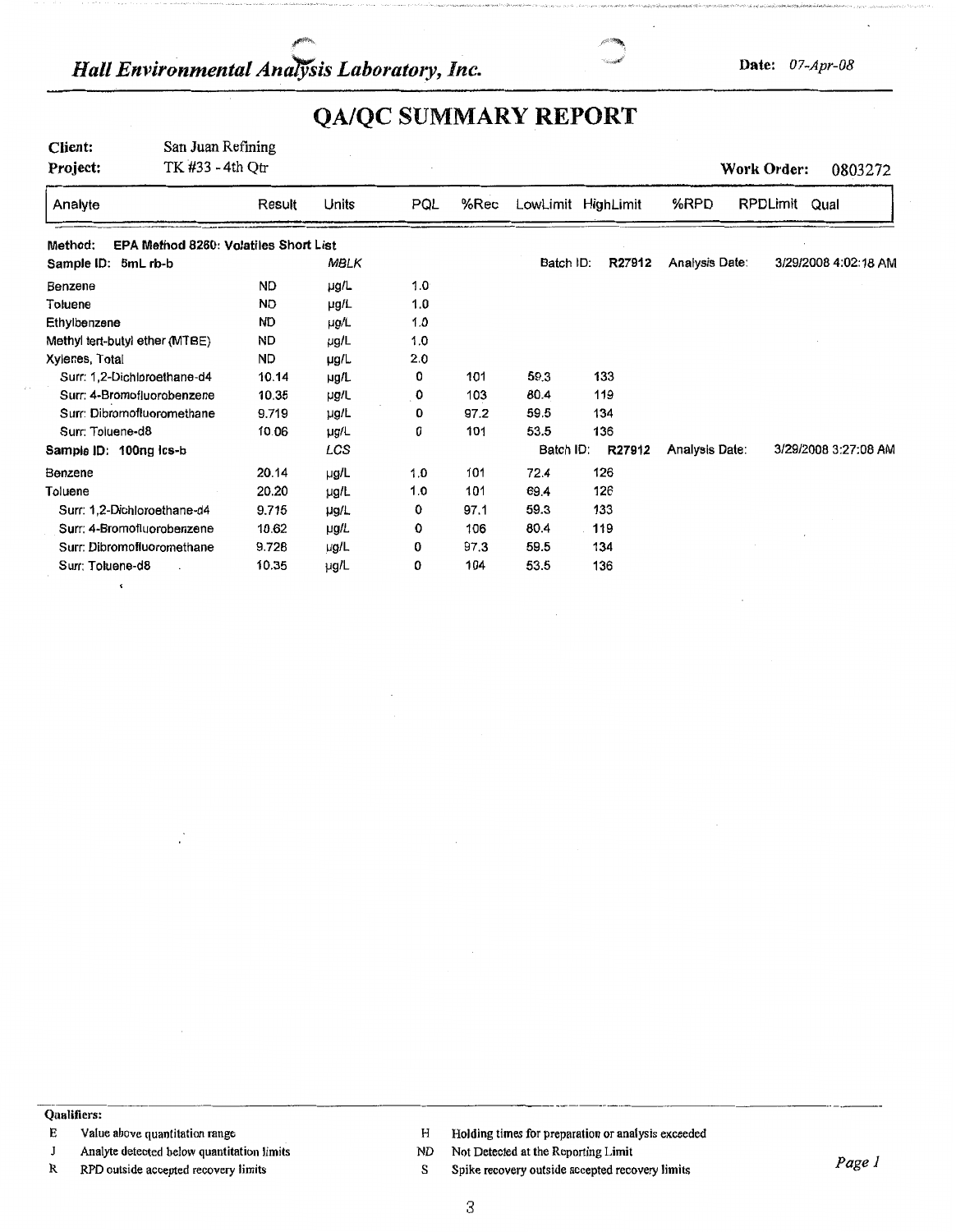#### **Hall Environmental Analysis Laboratory, Inc.**

|                                                         | Sample Receipt Checklist     |                             |                                   |                             |
|---------------------------------------------------------|------------------------------|-----------------------------|-----------------------------------|-----------------------------|
| Client Name SJR                                         |                              |                             | Date Received:                    | 3/27/2008                   |
| Work Order Number 0803272                               |                              |                             | Received by:<br>TLS               |                             |
| Checklist completed by:<br>Signature                    |                              |                             | Sample ID labels checked by:      | Initials                    |
| Matrix:                                                 | Carrier name<br><b>UPS</b>   |                             |                                   |                             |
| Shipping container/cooler in good condition?            | Yes $\boxed{\mathbf{V}}$     |                             | No $\square$<br>Not Present       |                             |
| Custody seals intact on shipping container/cooler?      | Yes $\boxed{\vee}$           | No $\square$                | Not Present                       | Not Shipped<br>$\mathbf{L}$ |
| Custody seals intact on sample bottles?                 | $\Box$<br>Yes                | $No \Box$                   | N/A                               | ☑                           |
| Chain of custody present?                               | Yes $\boxed{\vee}$           | No $\square$                |                                   |                             |
| Chain of custody signed when relinquished and received? | ✔<br>Yes                     | No                          |                                   |                             |
| Chain of custody agrees with sample labels?             | ☑<br>Yes                     | No <sub>1</sub>             |                                   |                             |
| Samples in proper container/bottle?                     | ☑<br>Yes                     | No $\square$                |                                   |                             |
| Sample containers intact?                               | $\boldsymbol{\nabla}$<br>Yes | No <sub>1</sub>             |                                   |                             |
| Sufficient sample volume for indicated test?            | ☑<br>Yes                     | No <sup>1</sup>             |                                   |                             |
| All samples received within holding time?               | $\blacktriangledown$<br>Yes  | No $\square$                |                                   |                             |
| Water - VOA vials have zero headspace?                  | No VOA vials submitted       | Yes $\overline{\mathbf{V}}$ | No                                |                             |
| Water - Preservation labels on bottle and cap match?    | $\Box$<br>Yes                | No                          | N/A Z                             |                             |
| Water - pH acceptable upon receipt?                     | Yes<br>$\Box$                | No $\square$                | $N/A$ $\overline{M}$              |                             |
| Container/Temp Blank temperature?                       | 4°                           |                             | <6° C Acceptable                  |                             |
| <b>COMMENTS:</b>                                        |                              |                             | If given sufficient time to cool. |                             |
|                                                         |                              |                             |                                   |                             |
|                                                         |                              |                             |                                   |                             |
|                                                         |                              |                             |                                   |                             |
|                                                         |                              |                             |                                   |                             |
| Client contacted<br>Date contacted:                     |                              |                             | Person contacted                  |                             |
| Regarding:<br>Contacted by:                             |                              |                             |                                   |                             |
| Comments:                                               |                              |                             |                                   |                             |
|                                                         |                              |                             |                                   |                             |
|                                                         |                              |                             |                                   |                             |
|                                                         |                              |                             |                                   |                             |
|                                                         |                              |                             |                                   |                             |
| Corrective Action                                       |                              |                             |                                   |                             |
|                                                         |                              |                             |                                   |                             |
|                                                         |                              |                             |                                   |                             |
|                                                         |                              |                             |                                   |                             |

 $\circledcirc$ 

4

 $\cdot$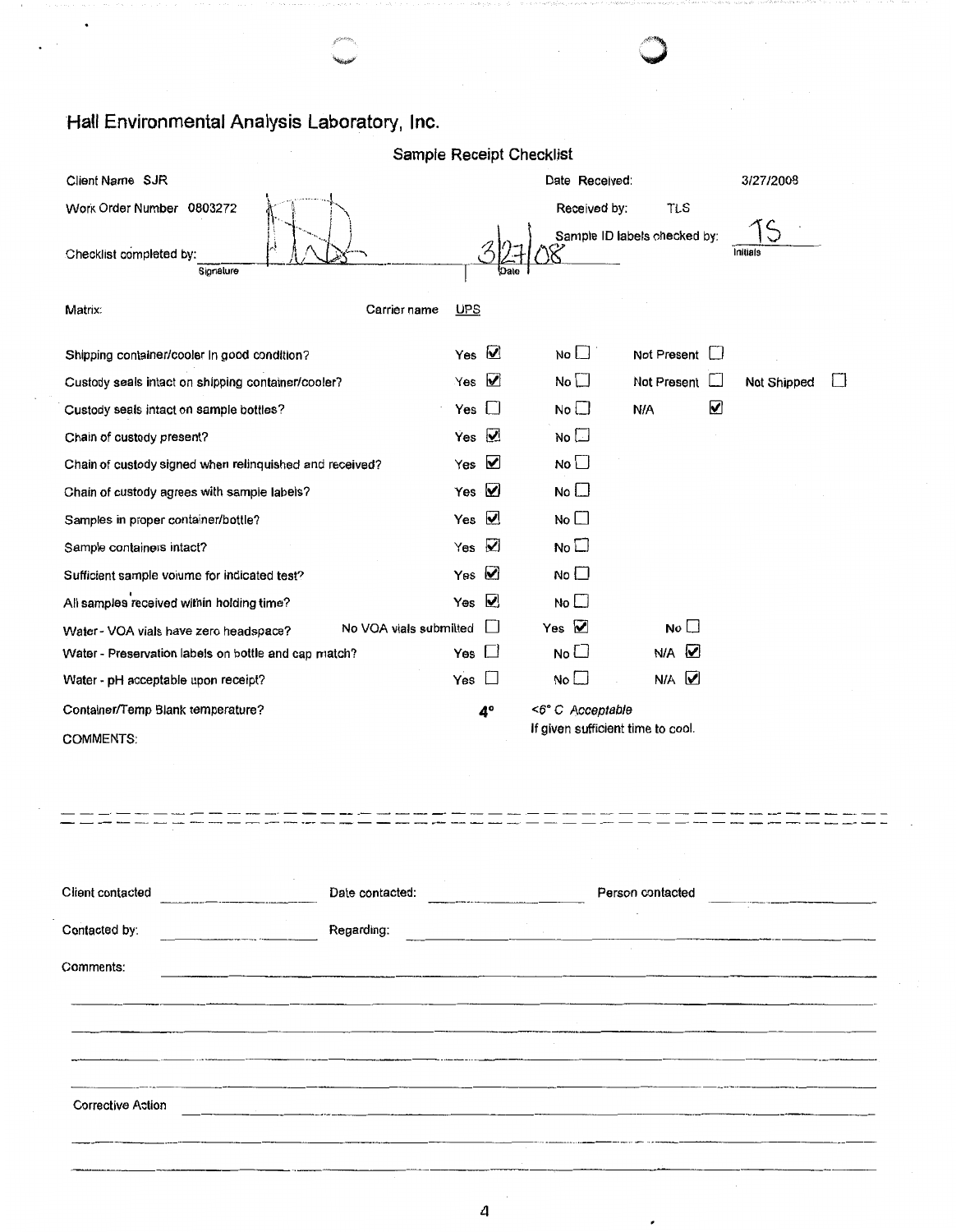|                                              |                        |                 | $\sum_{\alpha} \left\langle \left( \begin{array}{cc} \alpha & \beta \\ \beta & \gamma \end{array} \right) \right\rangle \left\langle \begin{array}{cc} \alpha & \beta \\ \beta & \gamma \end{array} \right\rangle = \left\langle \begin{array}{cc} \alpha & \beta \\ \beta & \gamma \end{array} \right\rangle \left\langle \begin{array}{cc} \alpha & \beta \\ \beta & \gamma \end{array} \right\rangle.$<br><b>CHAIN-OF-CUSTODY RECORD</b><br>Client: SAN JUAN Refining<br>(Western Refining)<br>Address: #50 CR 4990 | QA/QC Package:<br><b>HALL ENVIRONMENTAL</b><br>Std $\square$<br>Level 4 2<br><b>ANALYSIS LABORATORY</b><br>4901 Hawkins NE, Suite D<br>Other:<br>Albuquerque, New Mexico 87109<br>Project Name:<br>Tel. 505.345.3975    Fax 505.345.4107<br>$TK. #334\,4^{76}QF.$<br>www.hallenvironmental.com<br><b>ANALYSIS REQUEST</b><br>Project #: |      |              |          |                                                     |                  |                                   |                               |                    |                    |                   |                   |                      |                                                                                        |                                |                                                           |                 |  |  |                      |  |
|----------------------------------------------|------------------------|-----------------|------------------------------------------------------------------------------------------------------------------------------------------------------------------------------------------------------------------------------------------------------------------------------------------------------------------------------------------------------------------------------------------------------------------------------------------------------------------------------------------------------------------------|-----------------------------------------------------------------------------------------------------------------------------------------------------------------------------------------------------------------------------------------------------------------------------------------------------------------------------------------|------|--------------|----------|-----------------------------------------------------|------------------|-----------------------------------|-------------------------------|--------------------|--------------------|-------------------|-------------------|----------------------|----------------------------------------------------------------------------------------|--------------------------------|-----------------------------------------------------------|-----------------|--|--|----------------------|--|
| Phone #: 505-632-4161<br>Fax #: 505-632-3911 |                        |                 | Bloomfield, NM 87413                                                                                                                                                                                                                                                                                                                                                                                                                                                                                                   | Project Manager:<br>Sampler: Randly + Bob<br>Sample Temperature:                                                                                                                                                                                                                                                                        |      |              |          |                                                     | $+$ TMB's (8021) | BTEX + MTBE + TPH (Gasoline Only) | TPH Method 8015B (Gas/Diesel) |                    |                    |                   |                   |                      | Anions (F, CI, NO <sub>3</sub> , NO <sub>2</sub> , PO <sub>4</sub> , SO <sub>4</sub> ) | 8081 Pesticides / PCB's (8082) | $\frac{1}{2}$ 2010 $\frac{1}{2}$ (ex + NTOE $\frac{1}{2}$ |                 |  |  | Air Bubbles or Heads |  |
| Date<br>$3 - 24 - 68$                        | Time                   | Matrix          | Sample I.D. No.                                                                                                                                                                                                                                                                                                                                                                                                                                                                                                        | Number/Volume                                                                                                                                                                                                                                                                                                                           |      | Preservative | $\times$ | $HgCl2$ HNO <sub>3</sub> $HeCl$ $0\frac{903272}{2}$ | $BTEX + MTEE$    |                                   |                               | TPH (Method 418.1) | EDB (Method 504.1) | EDC (Method 8021) | 8310 (PNA or PAH) | <b>RCRA 8 Metals</b> |                                                                                        |                                |                                                           | 8270 (Semi-VOA) |  |  |                      |  |
|                                              |                        | $9.45$ $H_{20}$ | 下はおろう                                                                                                                                                                                                                                                                                                                                                                                                                                                                                                                  | $2$ -VOA<br>$\sim$                                                                                                                                                                                                                                                                                                                      |      |              |          |                                                     |                  |                                   |                               |                    |                    |                   |                   |                      |                                                                                        |                                |                                                           |                 |  |  |                      |  |
|                                              |                        |                 |                                                                                                                                                                                                                                                                                                                                                                                                                                                                                                                        |                                                                                                                                                                                                                                                                                                                                         |      |              |          |                                                     |                  |                                   |                               |                    |                    |                   |                   |                      |                                                                                        |                                |                                                           |                 |  |  |                      |  |
| Date:<br>$3 - 26 - 08$<br>Date:              | Time:<br>7.30<br>Time: |                 | Relinguished By: [Signature]<br>Obert Knowson<br>Relinquished By: (Signature)                                                                                                                                                                                                                                                                                                                                                                                                                                          | Received By-{Signature}                                                                                                                                                                                                                                                                                                                 | Muja |              |          | Received By: (Signature) 3/27/28<br>940             |                  | Remarks:                          |                               |                    |                    |                   |                   |                      |                                                                                        |                                |                                                           |                 |  |  |                      |  |